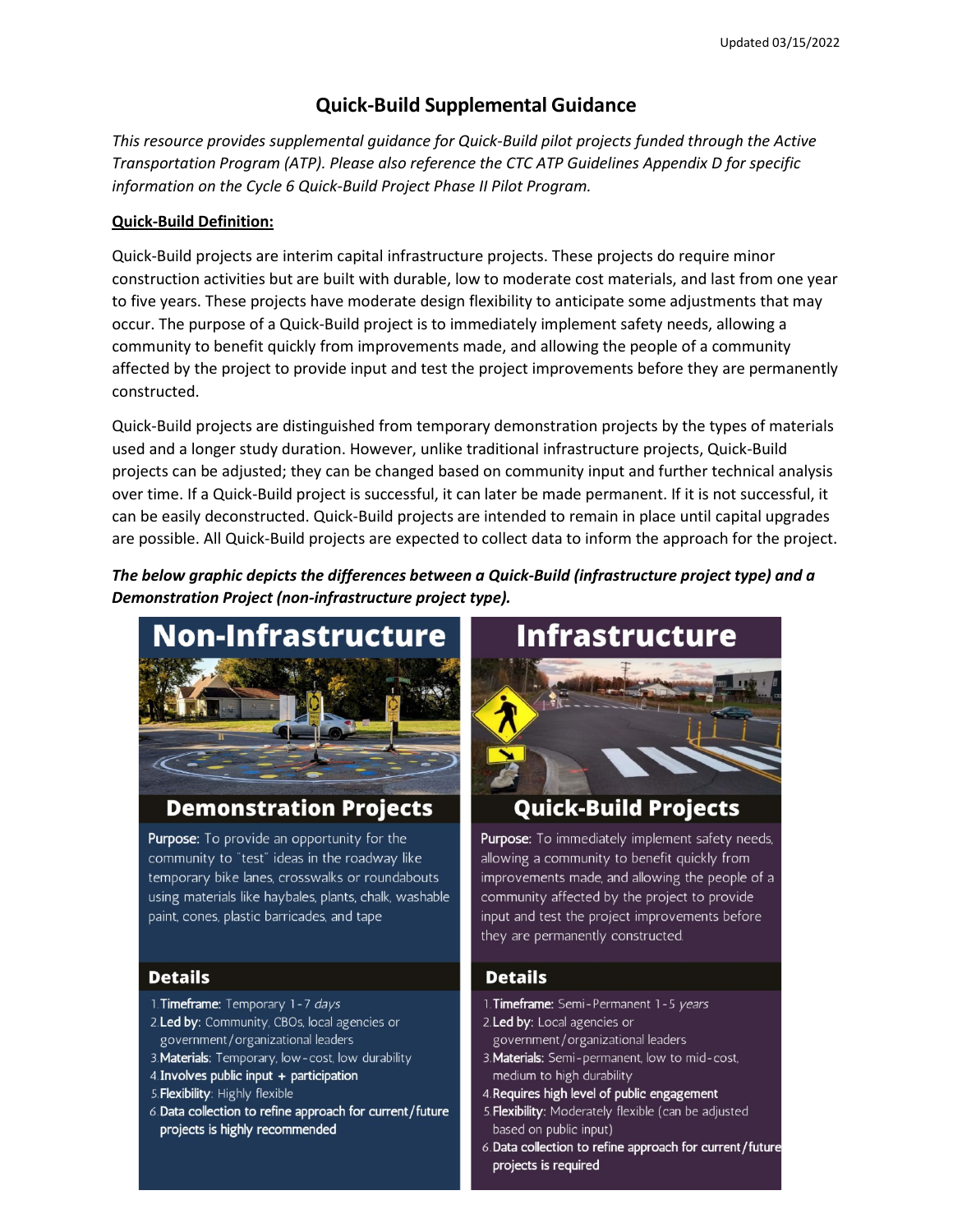#### **Community Engagement in Quick-Builds:**

 Community engagement is an essential component of a Quick-Build project and there are a variety of ways that community partners can be engaged throughout the planning and design process. and most importantly, the community residents. The best outcome will be found in reaching out early and often to ensure that residents and community members are educated, informed, and engaged throughout the entire process. Citizen advisory committees or other core team considerations might be and flyers, public workshops, project websites, established community events, and door-to-door Considerations for outreach and engagement should include local business owners, advocacy organizations, daily commuters and transit users, Community Based Organizations, community leaders, advantageous to ensure equitable and diverse representation of the community. Some examples of best practices for ensuring residents have access to information include newsletters, social media, posters engagement.

 documented and used to help guide the process. Throughout the Quick-Build process the agency should also be collecting responses on how to improve the project to best fit the community's needs. Any surveys, public comments, or input should be

[Story t](https://safetrec.berkeley.edu/tools/street-story-platform-community-engagement)ool. This tool is a community engagement tool available to use that allows residents, community hazards, and safe locations to travel. This tool can be adapted to collect input for a Quick-Build Project. Street Story is free to use and publicly available. One tool available through the [Active Transportation Resource Center \(ATRC\) i](http://caatpresources.org/)s the [SafeTREC Street](https://safetrec.berkeley.edu/tools/street-story-platform-community-engagement)  groups, and agencies to collect information about transportation collisions, near-misses, general

#### **Example Quick-Build Materials:**

 The list below contains commonly use materials in Quick-Build projects. The list provides examples, but is not exhaustive.

## **to high durability. Note: These materials are semi-permanent, meaning they are adhered to the ground, but are still moderately flexible and can be adjusted if needed based on public input. These materials are medium**

Barrier Elements:

- Raised lane separator (purchased per unit)
- High performance delineator post (purchased per unit)
- K-71 delineator post (purchased per unit)
- Concrete Jersey Barrier; K-Rail concrete barrier (type K, portable) (purchased per linear foot)
- ● Armadillos (purchased per unit)
	- $\circ$  Also known as cycle lane delineators or zebra lane delineators
- Concrete buttons (purchased per unit)
- Parking stops (plastic, rubber, or concrete) (purchased per unit)
- piecepurchased per unit) Portable/temporary planters with plants and small or medium trees (each individual
	- o Galvanized steel planters
	- o Large polymer plastic planters
	- o Self-watering planters
- Barricades (purchased per linear foot per unit)